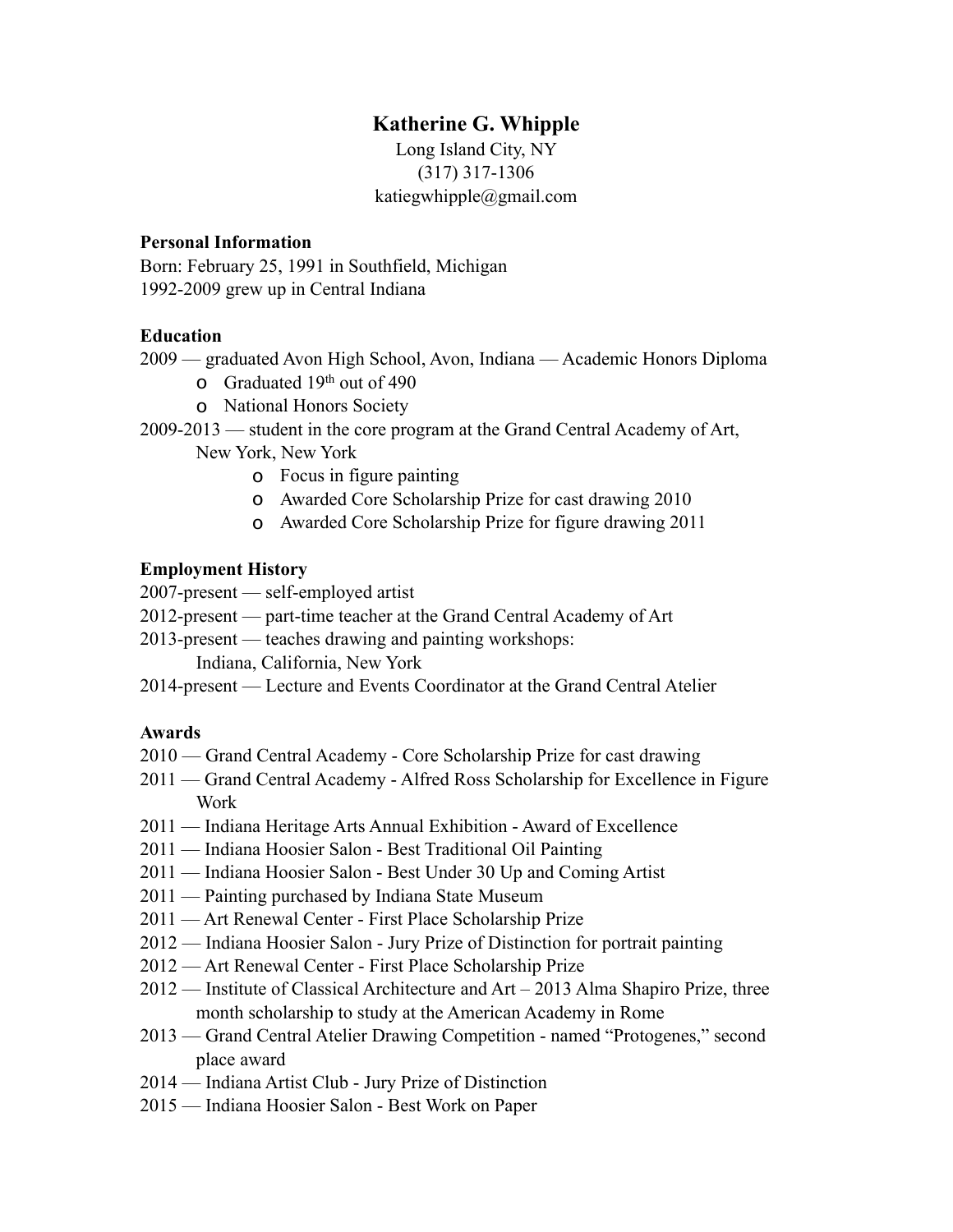### **Exhibitions**

- 2009 two person show at Artistic Design Gallery -- Brownsburg, Indiana
- 2011 group exhibition, "The Classical Ideal" at Gensler offices New York, New York
- 2012 group exhibition, "Variations on the Figure" at Hoosier Salon Gallery- Indianapolis, Indiana
- 2013 group exhibition at Hoosier Salon Gallery New Harmony, Indiana
- 2014 group exhibition "Face to Face" at Hoosier Salon Gallery Indianapolis, Indiana
- 2014 group exhibition at Susan Powell Fine Art Madison, Connecticut
- 2014 group exhibition "Inaugural Group Show" at Eleventh Street Arts Long Island City, New York
- 2015 group exhibition "Ai Fiori: the Alla Prima Floral Sketch" at Eleventh Street Arts - Long Island City, New York
- 2015 group exhibition "Nude" at Eleventh Street Arts Long Island City, New York
- 2015 group exhibition "The Still Life Show" at Eleventh Street Arts Long Island City, New York
- 2016 group exhibition "100 Years of Women Painters" at the Union League Club New York, New York

## **Publications**

- Spring 2011 drawing published in Painting Workshop With the Masters American Artist article "The Grand Central Academy of Art: A Collective Vision for a Classical Revival"
- November 2011 drawing published in American Artist article "Pursuing the Classical Dream: The Guide to Art Schools"
- September 2012 featured artist in Southwest Art Magazine annual article "21 Under 31"
- November 2012 painting published in Fine Art Connoisseur article "The Hoosier Salon: A Legacy of Inspiration"
- January 2016 article published in Artists on Art "Painting a Love Letter to Italy"

## **Additional Studies**

- 2008 oil painting workshop with Susan Lyon Winston Salem, North Carolina
- 2008 figure drawing workshop with Jon DeMartin at the Grand Central Academy of Art - New York, New York
- 2009 portrait painting night classes with Rick Piloco at the Grand Central Academy New York, New York
- 2009-2010 portrait drawing Saturday classes with Camie Davis at the Grand Central Academy – New York, New York
- 2010 charcoal drawing night classes with David Kassan Brooklyn, New York